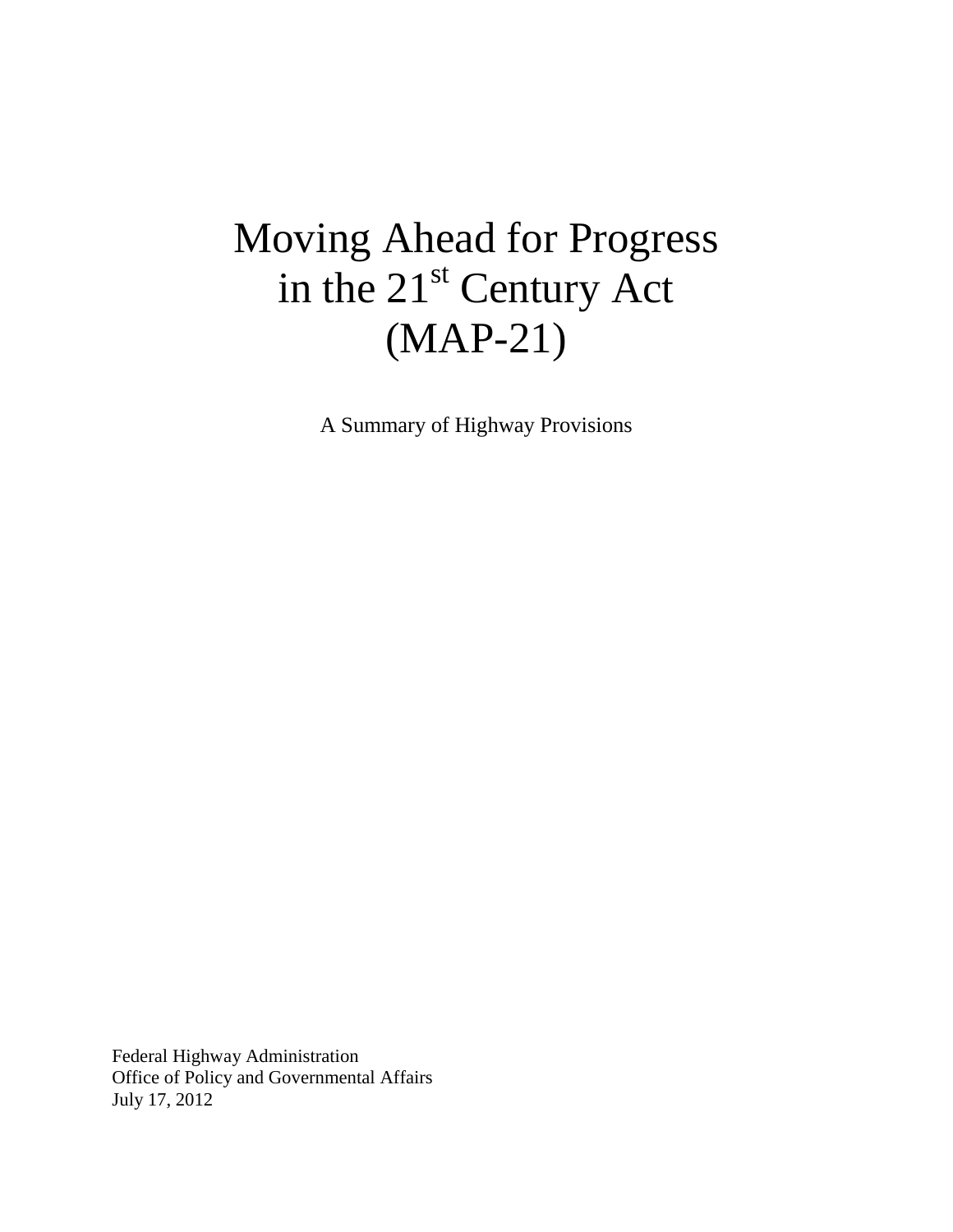## **Moving Ahead for Progress in the 21st Century Act**

#### **Overview**

On July 6, 2012, President Obama signed into law P.L. 112-141, the Moving Ahead for Progress in the 21<sup>st</sup> Century Act (MAP-21). Funding surface transportation programs at over \$105 billion for fiscal years (FY) 2013 and 2014, MAP-21 is the first long-term highway authorization enacted since 2005. MAP-21 represents a milestone for the U.S. economy *–* it provides needed funds and, more importantly, it transforms the policy and programmatic framework for investments to guide the growth and development of the country's vital transportation infrastructure.

MAP-21 creates a streamlined, performance-based, and multimodal program to address the many challenges facing the U.S. transportation system. These challenges include improving safety, maintaining infrastructure condition, reducing traffic congestion, improving efficiency of the system and freight movement, protecting the environment, and reducing delays in project delivery.

MAP-21 builds on and refines many of the highway, transit, bike, and pedestrian programs and policies established in 1991. This summary reviews the policies and programs administered by the Federal Highway Administration. The Department will continue to make progress on transportation options, which it has focused on in the past three years, working closely with stakeholders to ensure that local communities are able to build multimodal, sustainable projects ranging from passenger rail and transit to bicycle and pedestrian paths.

Setting the course for transportation investment in highways, MAP-21 *–*

• *Strengthens America's highways*

MAP-21 expands the National Highway System (NHS) to incorporate principal arterials not previously included. Investment targets the enhanced NHS, with more than half of highway funding going to the new program devoted to preserving and improving the most important highways -- the National Highway Performance Program.

• *Establishes a performance-based program.*

Under MAP-21, performance management will transform Federal highway programs and provide a means to more efficient investment of Federal transportation funds by focusing on national transportation goals, increasing the accountability and transparency of the Federal highway programs, and improving transportation investment decisionmaking through performance-based planning and programming.

• *Creates jobs and supports economic growth*

MAP-21 authorizes \$82 billion in Federal funding for FYs 2013 and 2014 for road, bridge, bicycling, and walking improvements. In addition, MAP-21enhances innovative financing and encourages private sector investment through a substantial increase in funding for the TIFIA program. It also includes a number of provisions designed to improve freight movement in support of national goals.

• *Supports the Department of Transportation's (DOT) aggressive safety agenda* MAP-21 continues the successful Highway Safety Improvement Program, doubling funding for infrastructure safety, strengthening the linkage among modal safety programs, and creating a positive agenda to make significant progress in reducing highway fatalities. It also continues to build on other aggressive safety efforts, including the Department's fight against distracted driving and its push to improve transit and motor carrier safety.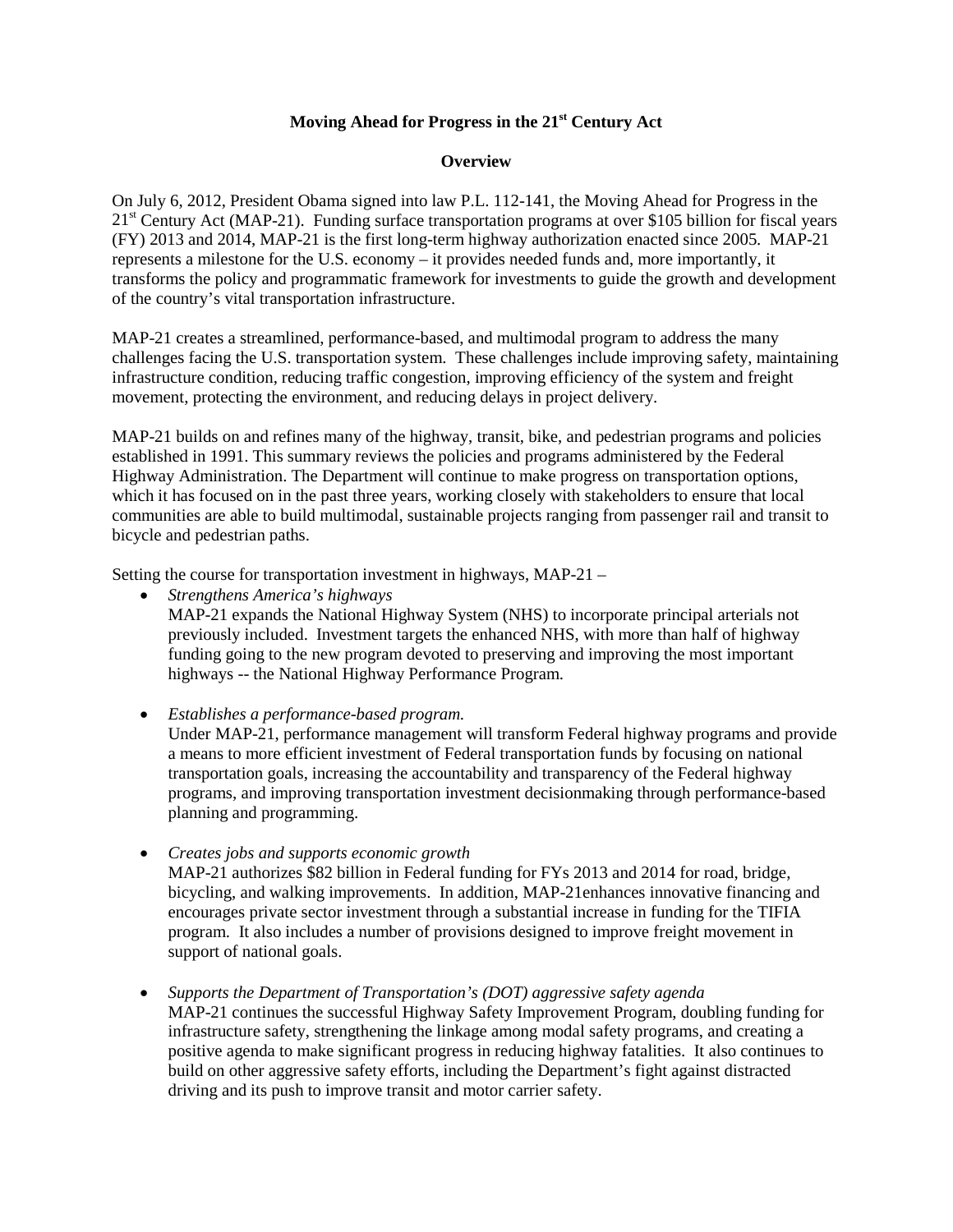- *Streamlines Federal highway transportation programs.* The complex array of existing programs is simplified, substantially consolidating the program structure into a smaller number of broader core programs. Many smaller programs are eliminated, including most discretionary programs, with the eligibilities generally continuing under core programs.
- *Accelerates project delivery and promotes innovation.* MAP-21 incorporates a host of changes aimed at ensuring the timely delivery of transportation projects. Changes will improve innovation and efficiency in the development of projects, through the planning and environmental review process, to project delivery.

Following are brief descriptions of many of the MAP-21 highway provisions. The appropriate section of the Act is noted in brackets.

## **Program Restructuring**

MAP-21 restructures core highway formula programs. Activities carried out under some existing formula programs – the National Highway System Program, the Interstate Maintenance Program, the Highway Bridge Program, and the Appalachian Development Highway System Program – are incorporated into the following new core formula program structure:

- National Highway Performance Program (NHPP)
- Surface Transportation Program (STP)
- Congestion Mitigation and Air Quality Improvement Program (CMAQ)
- Highway Safety Improvement Program (HSIP)
- Railway-Highway Crossings (set-aside from HSIP)
- Metropolitan Planning

It creates two new formula programs:

- Construction of Ferry Boats and Ferry Terminal Facilities replaces a similarly purposed discretionary program.
- Transportation Alternatives  $(TA)$  a new program, with funding derived from the NHPP, STP, HSIP, CMAQ and Metropolitan Planning programs, encompassing most activities funded under the Transportation Enhancements, Recreational Trails, and Safe Routes to School programs under SAFETEA-LU.

MAP-21 creates a new discretionary program – Tribal High Priority Projects (THPP) – and continues the following current discretionary programs:

- Projects of National and Regional Significance (PNRS)
- On-the-Job Training Supportive Services
- Disadvantaged Business Enterprise (DBE) Supportive Services
- Highway Use Tax Evasion (Intergovernmental enforcement projects)
- Work Zone Safety Grants

It also eliminates most current discretionary programs, but many of the eligibilities are covered in other programs:

- Delta Region Transportation Development
- Ferry Boats Discretionary
- Highways for LIFE Demonstration Program
- Innovative Bridge Research and Deployment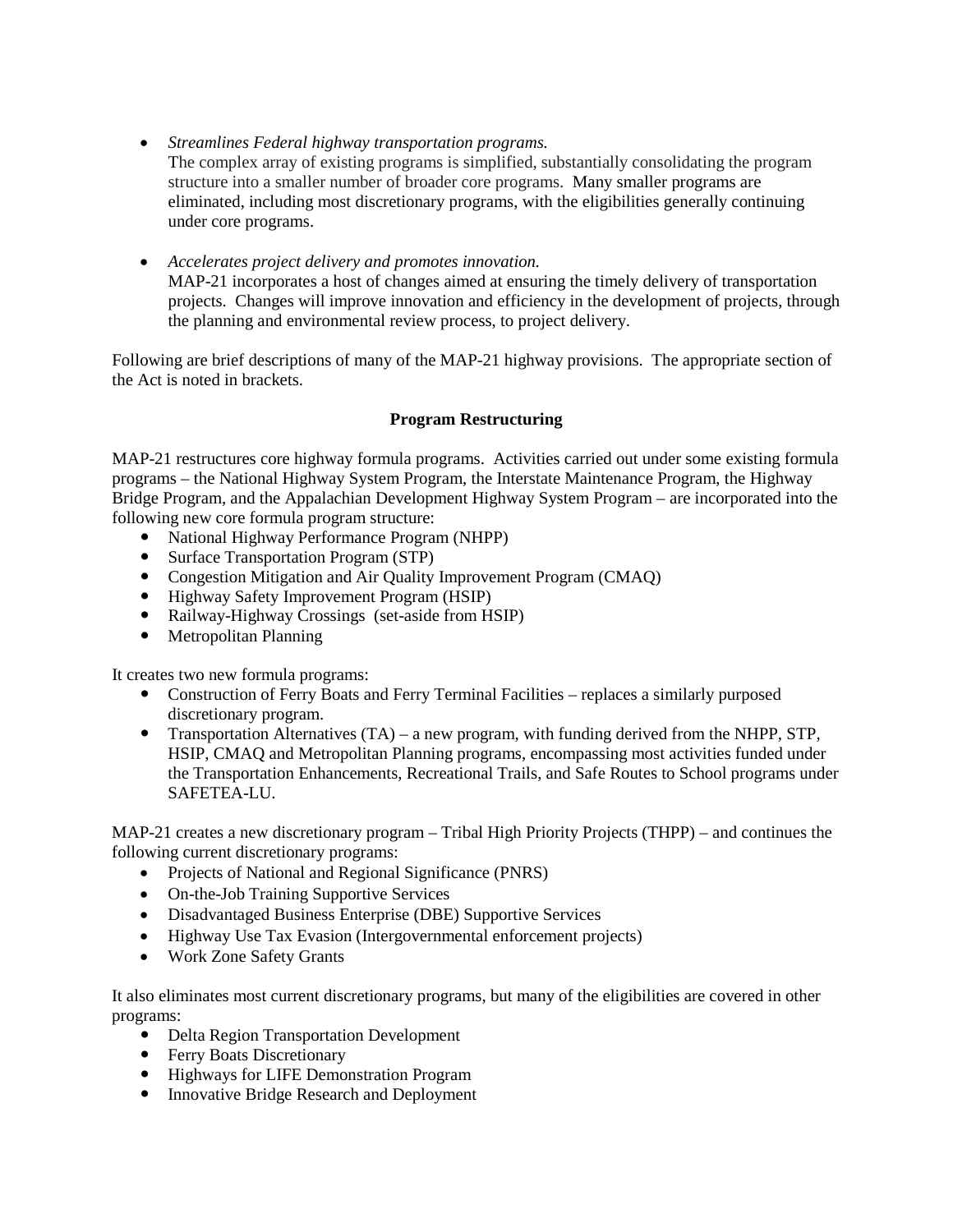- Interstate Maintenance Discretionary
- National Historic Covered Bridge Preservation
- National Scenic Byways
- Public Lands Highway Discretionary
- Railway-Highway Crossing Hazard Elimination in High Speed Rail Corridors
- Transportation, Community, and System Preservation
- Truck Parking Pilot Program
- Value Pricing Pilot Program (no additional funding, but authority remains)

### **Investment**

## **Authorizations** [1101]

MAP-21 extends current law (SAFETEA-LU) for the remainder of FY 2012, with new provisions for FY 2013 and beyond taking effect on October 1, 2012. Funding levels are maintained at  $\overline{PY}$  2012 levels, plus minor adjustments for inflation – \$40.4 billion from the Highway Trust Fund (HTF) for FY 2013, and \$41.0 billion for FY 2014.

## **Administrative expenses** [1105]

FHWA administrative expenses associated with the Federal-aid highway program, Appalachian Regional Commission administration of the Appalachian Development Highway System (ADHS), and Office of the Inspector General audit costs are provided as a separate authorization of \$454 million for FY 2013 and \$440 million for FY 2014. However, more than \$30 million of the administrative funds are designated for other purposes each year, as follows:

- On-the-job training supportive services (\$10 million annually) [1109]
- DBE supportive services (\$10 million annually) [1109]
- Highway use tax evasion projects (\$10 million annually) [1110]
- Combined amount for Work Zone Safety Grants, safety clearinghouses, and Operation Lifesaver (\$3 million annually) [1519]
- Air quality and congestion mitigation measures outcomes assessment study (up to \$1 million in FY 2013 only) [1113]

## **Obligation limitation** [1102]

MAP-21 establishes an annual obligation limitation of \$39.699 billion for FY 2013 and \$40.256 billion for FY 2014 for the purpose of limiting highway spending each year. Distribution of the limitation is similar to current law. The current requirement to annually recover unused obligation limitation and distribute it as formula limitation to States that can use it before the end of the fiscal year is also continued. Funding for the following programs is exempt from the limitation:

- Emergency Relief
- Demonstration projects from ISTEA and earlier authorization acts (specified)
- Minimum Allocation (pre TEA-21)
- \$639 million per year of TEA-21 Minimum Guarantee
- \$639 million per year of SAFETEA-LU (and extensions) Equity Bonus
- \$639 million per year of National Highway Performance Program funds (MAP-21)

## **New approach to formulas** [1105]

Prior to MAP-21, each apportioned program had its own formula for distribution, and each State's total was the sum of the amount it received for each program.

MAP-21's new approach to distribution of formula funds is now based on the amount of formula funds each State received under SAFETEA-LU.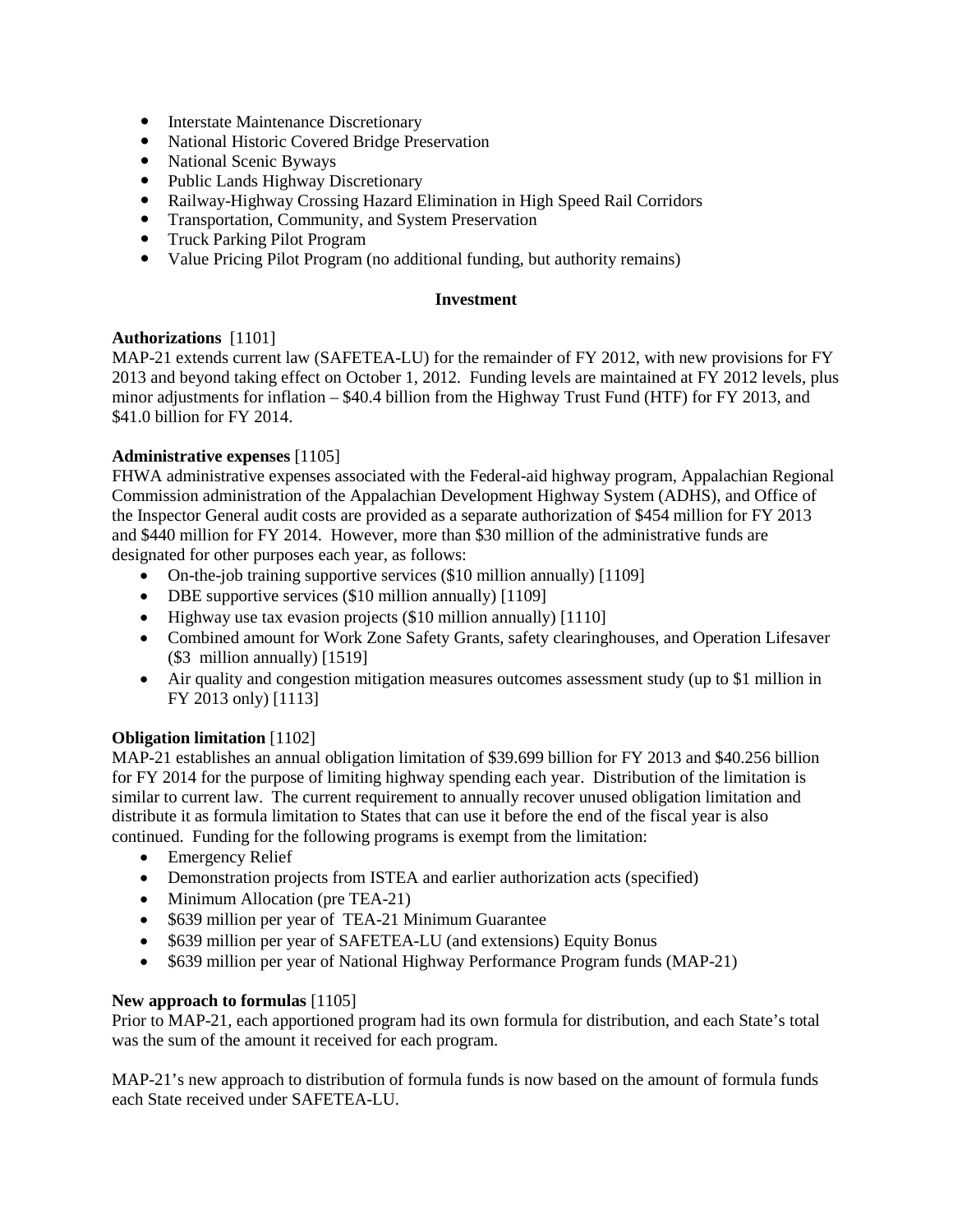• *Step one – authorize lump sum*

A single amount (approximately \$38 billion/year) is authorized to fund the core programs— National Highway Performance Program (NHPP), Surface Transportation Program (STP), Highway Safety Improvement Program, including Rail-Highway Crossings, (HSIP), Congestion Mitigation and Air Quality Improvement Program (CMAQ), and Metropolitan Planning. Note: These new core programs are outlined below.

• *Step two – calculate each State's share of the total*

For FY 2013, each State receives virtually the same total apportionment as in FY 2012. In FY 2014, the total amount available for distribution will be divided proportionally among the States based on the share of apportionments each State received for FY 2012, adjusted, if necessary, to ensure that no State receives less than 95 cents of every dollar it contributed to the Highway Account of the HTF.

• *Step three – for each State, divide the total amount up among programs*

Once each State's total Federal-aid apportionment is calculated, amounts are set aside for Metropolitan Planning and CMAQ via a calculation based on the relative size of the State's FY 2009 apportionment of those programs. The remainder is then divided among the rest of the formula programs as follows: NHPP (63.7%), STP (29.3%), and HSIP (7%). An amount is set aside from HSIP to fund the Rail-Highway Crossings program, and amounts are set aside proportionally from each State's NHPP, STP, HSIP, CMAQ, and Metropolitan Planning apportionments to fund the State's Transportation Alternatives program.

To enhance flexibility, a State may transfer up to 50% of any apportionment to another formula program, except no transfers are permitted of Metropolitan Planning funds or funds suballocated to areas based on population (STP and TA). [1509]

#### **TIFIA** [2002]

The Transportation Infrastructure Financing and Innovation Act (TIFIA) program provides Federal credit assistance to eligible surface transportation projects. MAP-21 dramatically increases funding available for TIFIA, authorizing \$750 million in FY 2013 and \$1 billion in FY 2014 to pay the subsidy cost (similar to a commercial bank's loan reserve requirement) of supporting Federal credit. A \$1 billion TIFIA authorization will support about \$10 billion in actual lending capacity. MAP-21 also calls for a number of significant program reforms, to include: a 10 percent set-aside for rural projects; an increase in the share of eligible project costs that TIFIA may support; and a rolling application process.

#### **Tolling** [1512]

MAP-21 makes changes to the statutory provisions governing tolling on highways that are constructed or improved with Federal funds (23 USC 129). One significant change is the removal of the requirement for an agreement to be executed with the U.S. DOT prior to tolling under the mainstream tolling programs (though such agreements will continue to be required under the toll pilot programs). Other changes include the mainstreaming of tolling new Interstates and added lanes on existing Interstates, which was previously allowed only under the *Interstate System Construction Toll Pilot Program* and the *Express Lanes Demonstration Program*. The *Value Pricing Pilot Program***,** which allows congestion pricing, is continued (but without discretionary grants), as is the *Interstate System Reconstruction and Rehabilitation Pilot Program*, which allows tolling of all lanes on an existing Interstate highway when required for reconstruction or rehabilitation. MAP-21 also requires that all Federal-aid highway toll facilities implement technologies or business practices that provide for the interoperability of electronic toll collection by October 1, 2016 (four years after the enactment of MAP-21's new tolling requirements).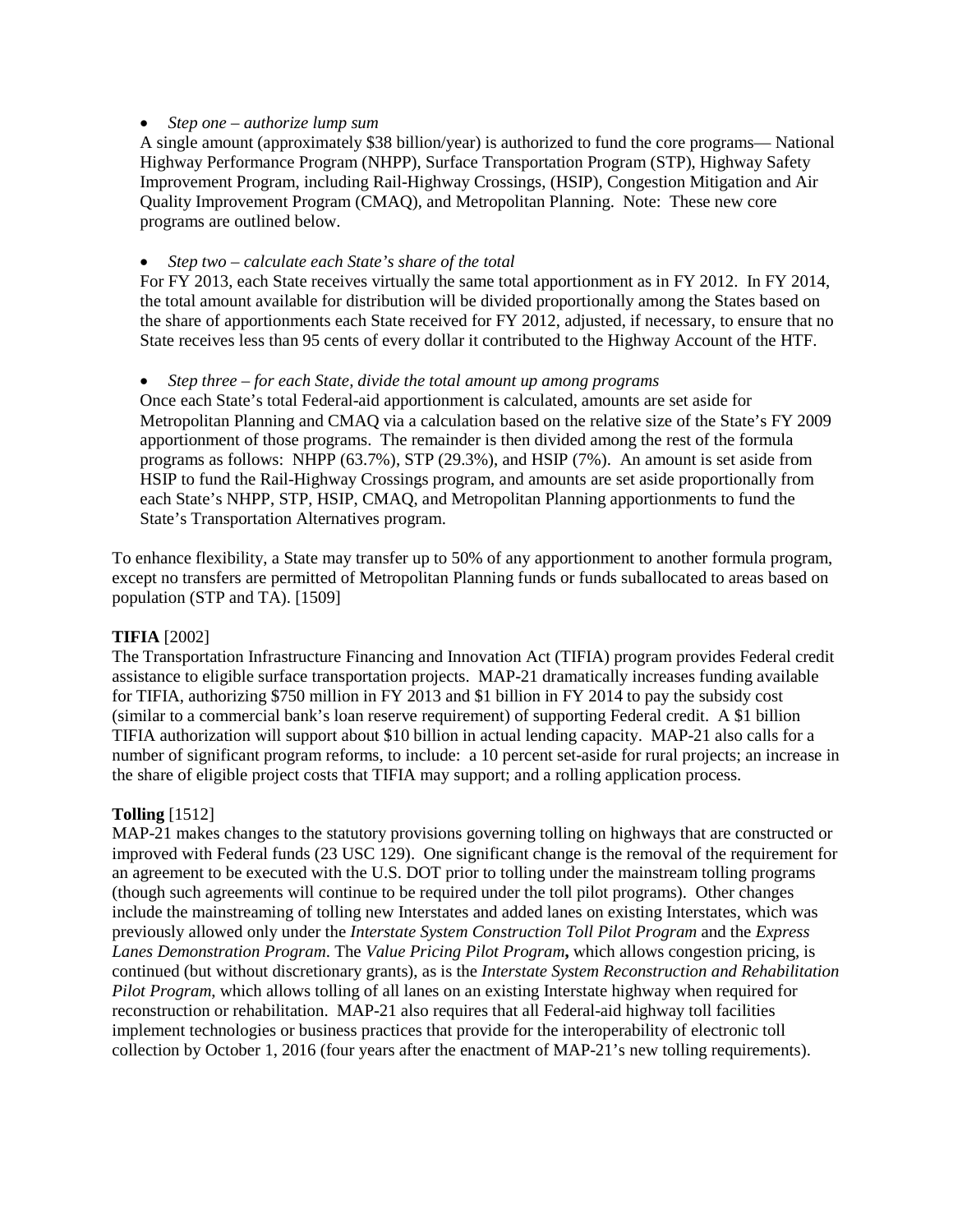#### **Highway Trust Fund**

#### **Operation of the Highway Trust Fund**

The Highway Trust Fund (HTF) is the source of funding for most of the programs in the Act. The HTF is comprised of the Highway Account, which funds highway and intermodal programs, and the Mass Transit Account. Federal motor fuel taxes are the major source of income into the HTF. Although MAP-21 achieves dramatic policy and programmatic changes, reform of the way highway programs are funded remains a challenge for the future. Additional funds are provided to maintain solvency of the HTF – transfers from the General Fund and from the Leaking Underground Storage Tank Trust Fund (a separate trust fund set up for certain environmental cleanup purposes, which is financed with a small portion of motor fuel taxes). Revenue raisers are included that will offset the transfers made to the HTF.

MAP-21 extends the imposition of the highway-user taxes, generally at the rates that were in place when the legislation was enacted, through September 30, 2016.It also extended provisions for full or partial exemption from highway-user taxes. In addition, it extends provision for deposit of almost all of the highway-user taxes into the HTF through September 30, 2016.

Federal law regulates not only the imposition of the taxes, but also their deposit into and expenditure from the HTF. For the Highway Account, authority to expend from the HTF for programs under the Act and previous authorization acts is provided through September 30, 2014. For the Mass Transit Account, expenditures are authorized through September 30, 2014. Beginning on October 1, 2014, expenditures may be made only to liquidate obligations made prior to the September 30, 2014 deadline.

#### **Highway tax compliance** [1110]

Traditionally, the highway programs of the Federal government and most States depend on highway-user tax receipts as the principal source of funding. MAP-21 continues the Highway Use Tax Evasion program to reduce motor fuel tax evasion, funded at up to \$10 million per year from FHWA administrative funds. Funds may be allocated to the Internal Revenue Service (for efforts including the development, operation, and maintenance of databases to support tax compliance) and the States at the discretion of the Secretary, except that \$2 million per year must be used for inter-governmental enforcement efforts, including research and training. States may also elect to use 0.25 percent of their STP funding for fuel tax evasion activities.

#### **Transportation Planning**

[1201 and 1202]

In MAP-21, the metropolitan and statewide transportation planning processes are continued and enhanced to incorporate performance goals, measures, and targets into the process of identifying needed transportation improvements and project selection. Public involvement remains a hallmark of the planning process.

Requirements for a long-range plan and a short-term transportation improvement plan (TIP) continue, with the long-range plan to incorporate performance plans required by the Act for specific programs. The long-range plan must describe the performance measures and targets used in assessing system performance and progress in achieving the performance targets. The TIP must also be developed to make progress toward established performance targets and include a description of the anticipated achievements. In the statewide and nonmetropolitan planning process, selection of projects in nonmetropolitan areas, except projects on the NHS or funded with funds remaining from the discontinued Highway Bridge Program, must be made in cooperation with affected nonmetropolitan officials or any regional transportation planning organization.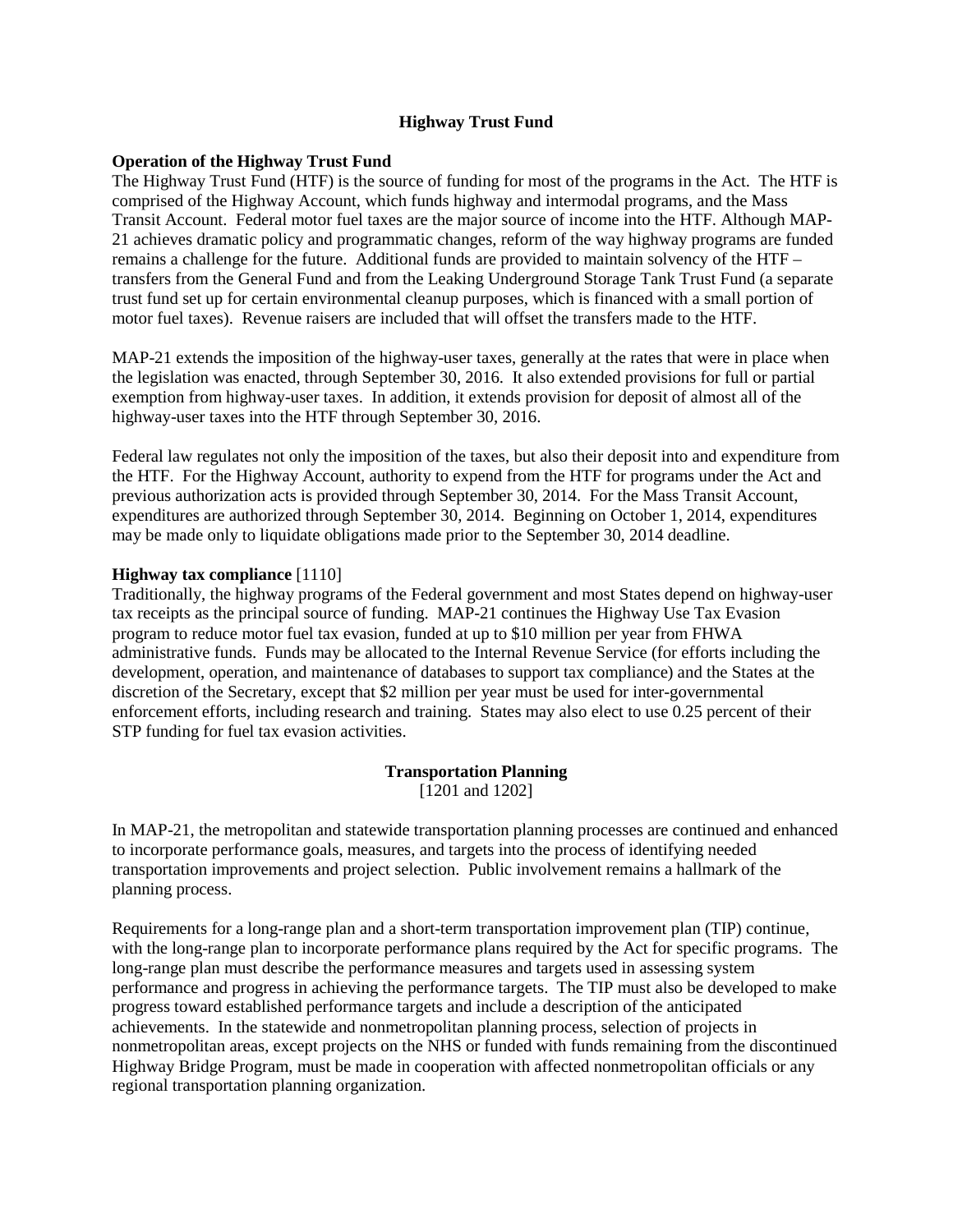The Secretary is required to establish criteria for the evaluation of the new performance-based planning processes. The process will consider whether States developed appropriate performance targets and made progress toward achieving the targets. Five years after enactment of MAP-21, the Secretary is to provide to the Congress reports evaluating the overall effectiveness of performance-based planning and the effectiveness of the process in each State and for each MPO.

## **Performance Management**  [1203]

The cornerstone of MAP-21's highway program transformation is the transition to a performance and outcome-based program. States will invest resources in projects to achieve individual targets that collectively will make progress toward national goals.

MAP-21 establishes national performance goals for Federal highway programs:

- **Safety**—To achieve a significant reduction in traffic fatalities and serious injuries on all public roads.
- **Infrastructure condition**—To maintain the highway infrastructure asset system in a state of good repair.
- **Congestion reduction**—To achieve a significant reduction in congestion on the NHS.
- **System reliability**—To improve the efficiency of the surface transportation system.
- **Freight movement and economic vitality**—To improve the national freight network, strengthen the ability of rural communities to access national and international trade markets, and support regional economic development.
- **Environmental sustainability**—To enhance the performance of the transportation system while protecting and enhancing the natural environment.
- **Reduced project delivery delays**—To reduce project costs, promote jobs and the economy, and expedite the movement of people and goods by accelerating project completion through eliminating delays in the project development and delivery process, including reducing regulatory burdens and improving agencies' work practices.

The Secretary, in consultation with States, MPOs, and other stakeholders, will establish performance measures for pavement conditions and performance for the Interstate and NHS, bridge conditions, injuries and fatalities, traffic congestion, on-road mobile source emissions, and freight movement on the Interstate System. States (and MPOs, where applicable) will set performance targets in support of those measures, and State and metropolitan plans will describe how program and project selection will help achieve the targets.

States and MPOs will report to DOT on progress in achieving targets. If a State's report shows inadequate progress in some areas – most notably the condition of the NHS or key safety measures – the State must undertake corrective actions, such as the following:

- NHPP: If no significant progress is made toward targets for NHS pavement and bridge condition, the State must document in its next report the actions it will take to achieve the targets.
- HSIP: If no significant progress is made toward targets for fatalities or serious injuries, the State must dedicate a specified amount of obligation limitation to safety projects and prepare an annual implementation plan.

In addition, due to the critical focus on infrastructure condition, MAP-21 requires that each State maintain minimum standards for Interstate pavement and NHS bridge conditions. If a State falls below either standard, that State must spend a specified portion of its funds for that purpose until the minimum standard is exceeded.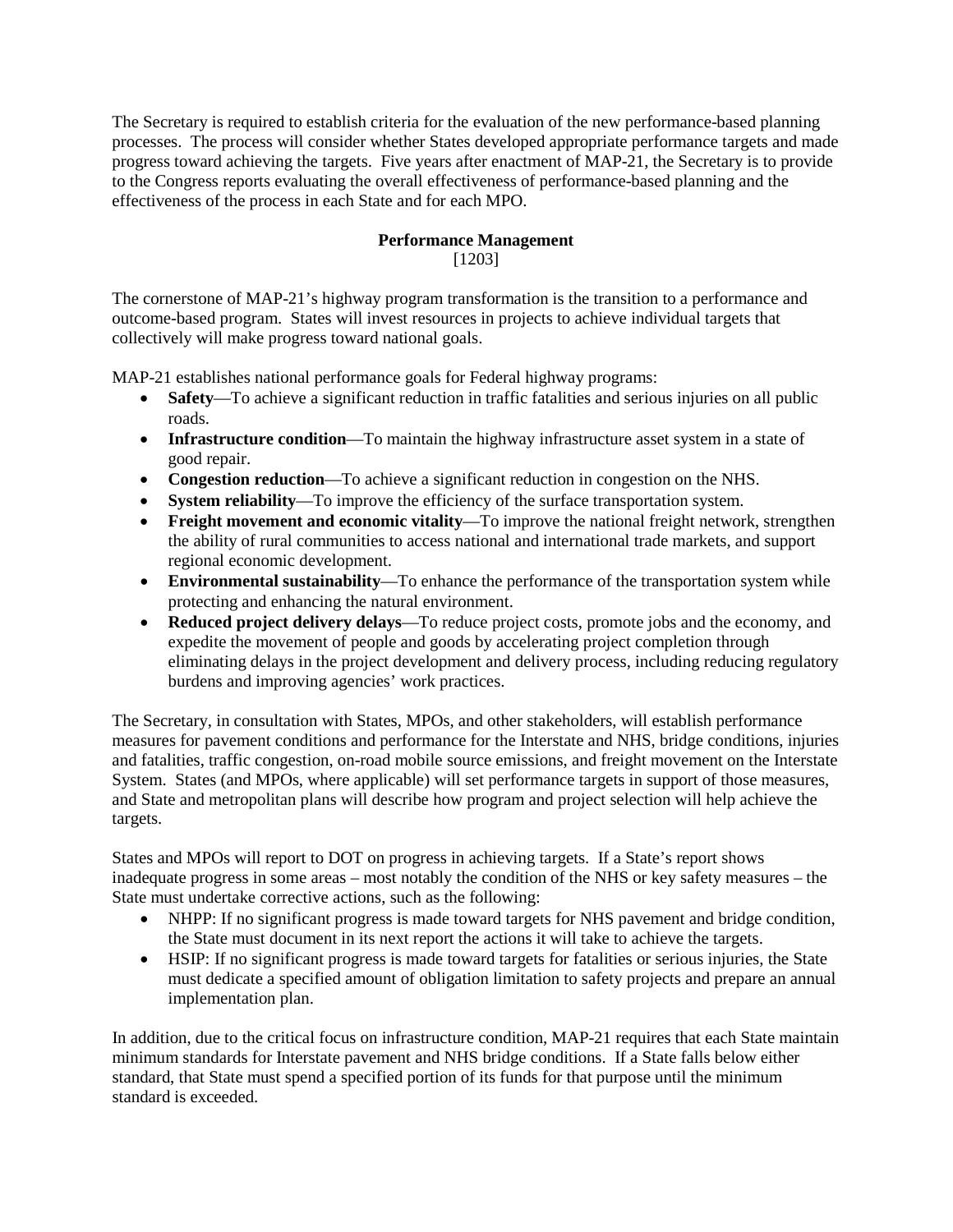#### **Accelerating Project Delivery** [1301-1323]

MAP-21 provides an array of provisions designed to increase innovation and improve efficiency, effectiveness, and accountability in the planning, design, engineering, construction and financing of transportation projects. Building on FHWA's "Every Day Counts" initiative, MAP-21 changes will speed up the project delivery process, saving time and money for individuals and businesses, and yielding broad benefits nationwide.

Some MAP-21 provisions are designed to improve efficiency in project delivery, broadening the ability for States to acquire or preserve right-of-way for a transportation facility prior to completion of the review process required under the National Environmental Policy Act of 1969 (NEPA), providing for a demonstration program to streamline the relocation process by permitting a lump sum payment for the acquisition and relocation if elected by the displaced person, enhancing contracting efficiencies, and encouraging the use of innovative technologies and practices. Other changes target the environmental review process, providing for earlier coordination, greater linkage between the planning and environmental review processes, using a programmatic approach where possible, and consolidating environmental documents. MAP-21 establishes a framework for setting deadlines for decisionmaking in the environmental review process, with a process for issue resolution and referral, and penalties for agencies that fail to make a decision. Projects stalled in the environmental review process can get technical assistance to speed completion within four years.

One area in particular that MAP-21 focuses on to speed up project delivery is expanded authority for use of categorical exclusions (CEs). "Categorical exclusion" describes a category of actions that do not typically result in individual or cumulative significant environmental impacts. CEs, when appropriate, allow Federal agencies to expedite the environmental review process for proposals that typically do not require more resource-intensive Environmental Assessments (EAs) or Environmental Impact Statements (EISs). In addition to those currently allowed, MAP-21 expands the usage of CEs to a variety of other types of projects, including multi-modal projects, projects to repair roads damaged in a declared disaster, projects within existing operational right-of-way, and projects receiving limited Federal assistance. To assess the impact of the above changes, the Secretary will compare completion times of CEs, EAs and EISs before and after implementation.

#### **Programs**

## **National Highway Performance Program (NHPP)** [1106]

Under MAP-21, the enhanced National Highway System (NHS) is composed of approximately 220,000 miles of rural and urban roads serving major population centers, international border crossings, intermodal transportation facilities, and major travel destinations. It includes the Interstate System, all principal arterials (including some not previously designated as part of the NHS) and border crossings on those routes, highways that provide motor vehicle access between the NHS and major intermodal transportation facilities, and the network of highways important to U.S. strategic defense (STRAHNET) and its connectors to major military installations.

The NHPP is authorized at an average of \$21.8 billion per year to support the condition and performance of the NHS, for the construction of new facilities on the NHS, and to ensure that investments of Federalaid funds in highway construction are directed to support progress toward the achievement of performance targets established in an asset management plan of a State for the NHS.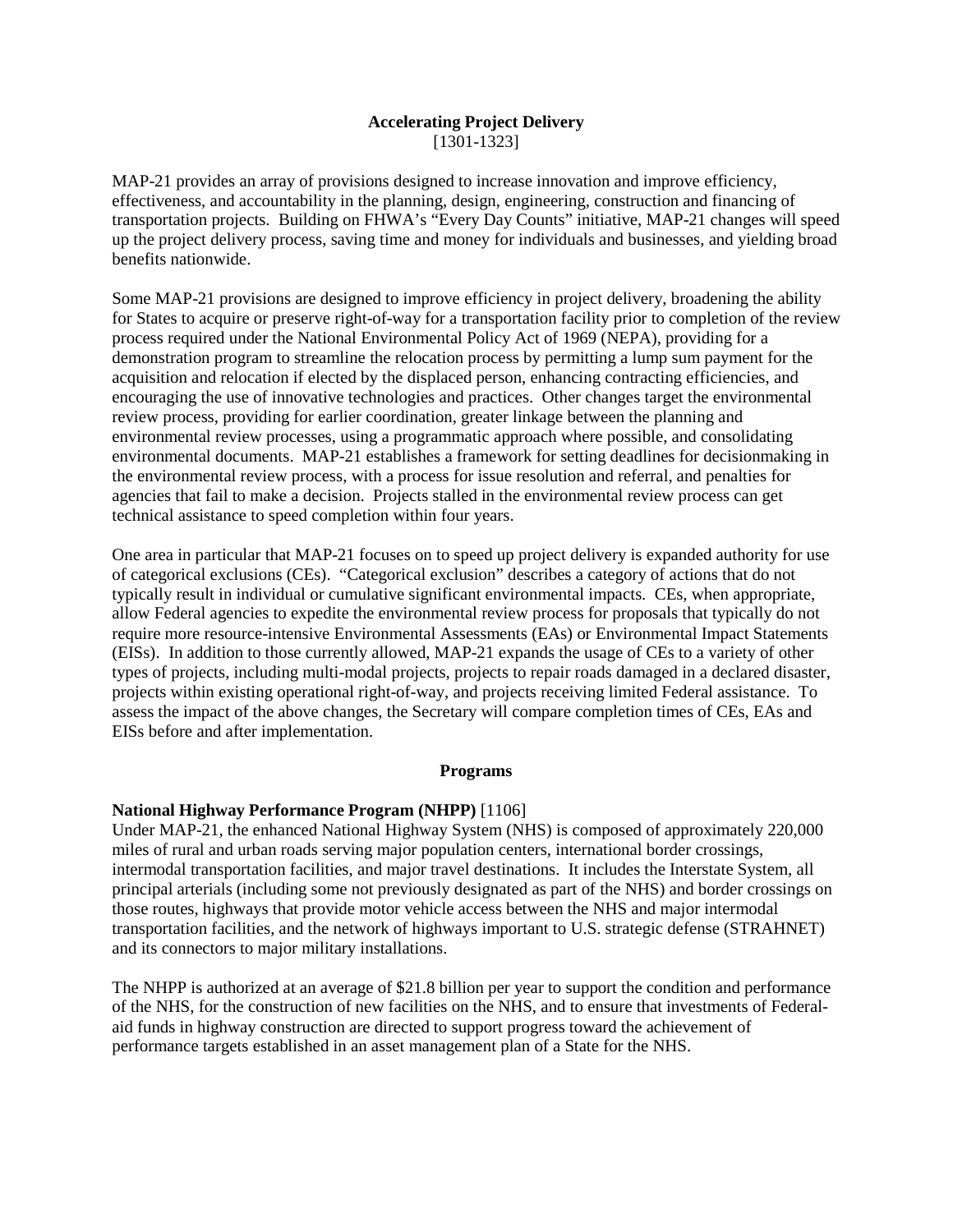MAP-21 establishes a performance basis for maintaining and improving the NHS.

- States are required to develop a risk- and performance-based asset management plan for the NHS to improve or preserve asset condition and system performance; plan development process must be reviewed and recertified at least every four years. The penalty for failure to implement this requirement is a reduced Federal share for NHPP projects in that year (65 percent instead of the usual 80 percent).
- The Secretary will establish performance measures for Interstate and NHS pavements, NHS bridge conditions, and Interstate and NHS system performance. States will establish targets for these measures, to be periodically updated.
- MAP-21 also requires minimum standards for conditions of Interstate pavements and NHS bridges by requiring a State to devote resources to improve the conditions until the established minimum is exceeded. The Secretary will establish the minimum standard for Interstate pavement conditions, which may vary by geographic region. If Interstate conditions in a State fall below the minimum set by the Secretary, the State must devote resources (a specified portion of NHPP and STP funds) to improve conditions. MAP-21 establishes the minimum standard for NHS bridge conditions – if more than 10 percent of the total deck area of NHS bridges in a State is on structurally deficient bridges, the State must devote a portion of NHPP funds to improve conditions.

#### **Surface Transportation Program (STP)** [1108]

MAP-21 continues the STP, providing an annual average of \$10 billion in flexible funding that may be used by States and localities for projects to preserve or improve conditions and performance on any Federal-aid highway, bridge projects on any public road, facilities for nonmotorized transportation, transit capital projects and public bus terminals and facilities.

Most current STP eligibilities are continued, with some additions and clarifications. Activities of some programs that are no longer separately funded are incorporated, including transportation enhancements (replaced by "transportation alternatives" which encompasses many transportation enhancement activities and some new activities), recreational trails, ferry boats, truck parking facilities, and Appalachian Development Highway System projects (including local access roads). Explicit eligibilities are added for electric vehicle charging infrastructure added to existing or included in new fringe and corridor parking facilities, and projects and strategies that support congestion pricing, including electronic toll collection and travel demand management strategies and programs.

Fifty percent of a State's STP funds are to be distributed to areas based on population (suballocated), with the remainder to be used in any area of the State. Consultation with rural planning organizations, if any, is required. Also, a portion of its STP funds (equal to 15 percent of the State's FY 2009 Highway Bridge Program apportionment) is to be set aside for bridges not on Federal-aid highways (off-system bridges), unless the Secretary determines the State has insufficient needs to justify this amount. A special rule is provided to allow a portion of funds reserved for rural areas to be spent on rural minor collectors, unless the Secretary determines this authority is being used excessively.

#### **Highway Safety Improvement Program (HSIP)** [1112]

Safety throughout all transportation programs remains DOT's number one priority. MAP-21 continues the successful HSIP, with average annual funding of \$2.4 billion, including \$220 million per year for the Rail-Highway Crossings program.

The HSIP emphasizes a data-driven, strategic approach to improving highway safety on all public roads that focuses on performance. The foundation for this approach is a safety data system, which each State is required to have to identify key safety problems, establish their relative severity, and then adopt strategic and performance-based goals to maximize safety. Every State is required to develop a Strategic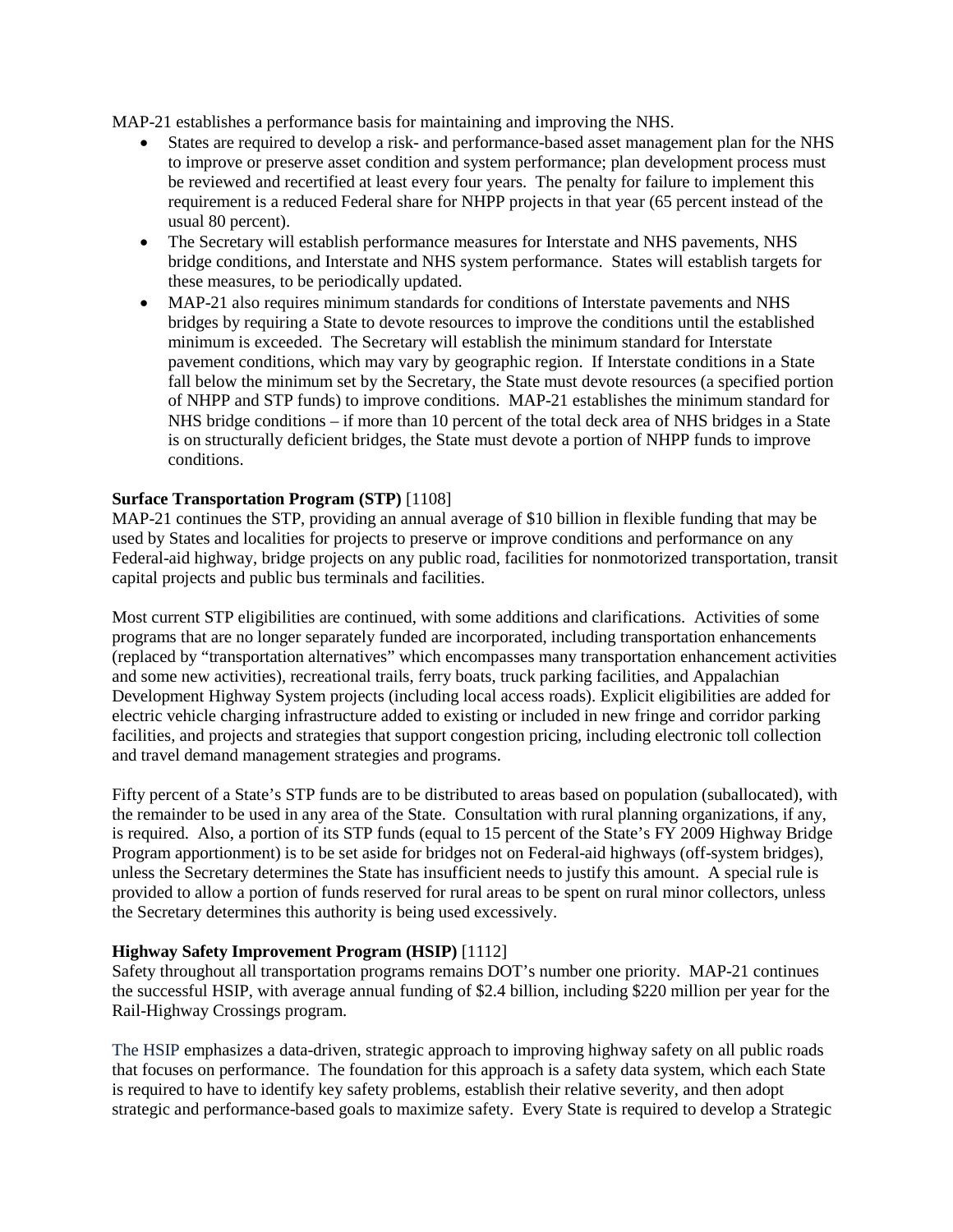Highway Safety Plan (SHSP) that lays out strategies to address these key safety problems. Every State now has an SHSP in place, and MAP-21 ensures ongoing progress toward achieving safety targets by requiring regular plan updates and defining a clear linkage between behavioral (NHTSA funded) State safety programs and the SHSP. A State that fails to have an approved updated plan will not be eligible to receive additional obligation limitation during the overall redistribution of unused obligation limitation that takes place during the last part of the fiscal year. The SHSP remains a statewide coordinated plan developed in cooperation with a broad range of multidisciplinary stakeholders.

Safety Performance

- States will set targets for the number of serious injuries and fatalities and the number per vehicle mile of travel. If a State fails to make progress toward its safety targets, it will have to devote a certain portion of its formula obligation limitation to the safety program and submit an annual implementation plan on how the State will make progress to meet performance targets.
- Although MAP-21 eliminates the requirement for every State to set aside funds for High Risk Rural Roads, a State is required to obligate funds for this purpose if the fatality rate on such roads increases.
- The Secretary is required to carry out a study of High Risk Rural Road "best practices."
- States are required to incorporate strategies focused on older drivers and pedestrians if fatalities and injuries per capita for those groups increase.

## **Congestion Mitigation and Air Quality Improvement Program (CMAQ)** [1113]

The CMAQ program, continued in MAP-21 at an average annual funding level of \$3.3 billion, provides a flexible funding source to State and local governments for transportation projects and programs to help meet the requirements of the Clean Air Act. Funding is available to reduce congestion and improve air quality for areas that do not meet the National Ambient Air Quality Standards for ozone, carbon monoxide, or particulate matter (nonattainment areas) as well as former nonattainment areas that are now in compliance (maintenance areas). States with no nonattainment or maintenance areas may use their CMAQ funds for any CMAQ- or STP-eligible project.

Under MAP-21, a State with PM 2.5 (fine particulate matter) areas must use a portion of its funds to address PM 2.5 emissions in such areas; eligible projects to mitigate PM 2.5 include diesel retrofits. Highlighted CMAQ eligibilities include transit operating assistance and facilities serving electric or natural gas-fueled vehicles (except where this conflicts with prohibition on rest area commercialization).

The CMAQ program also has new performance-based features. The Secretary will establish measures for States to use to assess traffic congestion and on-road mobile source emissions. Each Metropolitan Planning Organization (MPO) with a transportation management area of more than one million in population representing a nonattainment or maintenance area is required to develop and update biennially a performance plan to achieve air quality and congestion reduction targets. A CMAQ outcomes assessment study for the program is also required.

#### **Transportation Alternatives (TA)** [1122]

MAP-21 establishes a new program to provide for a variety of alternative transportation projects that were previously eligible activities under separately funded programs. This program is funded at a level equal to two percent of the total of all MAP-21 authorized Federal-aid highway and highway research funds, with the amount for each State set aside from the State's formula apportionments). Unless a State opts out, it must use a specified portion of its TA funds for recreational trails projects. Eligible activities include:

• Transportation alternatives (new definition incorporates many transportation enhancement activities and several new activities)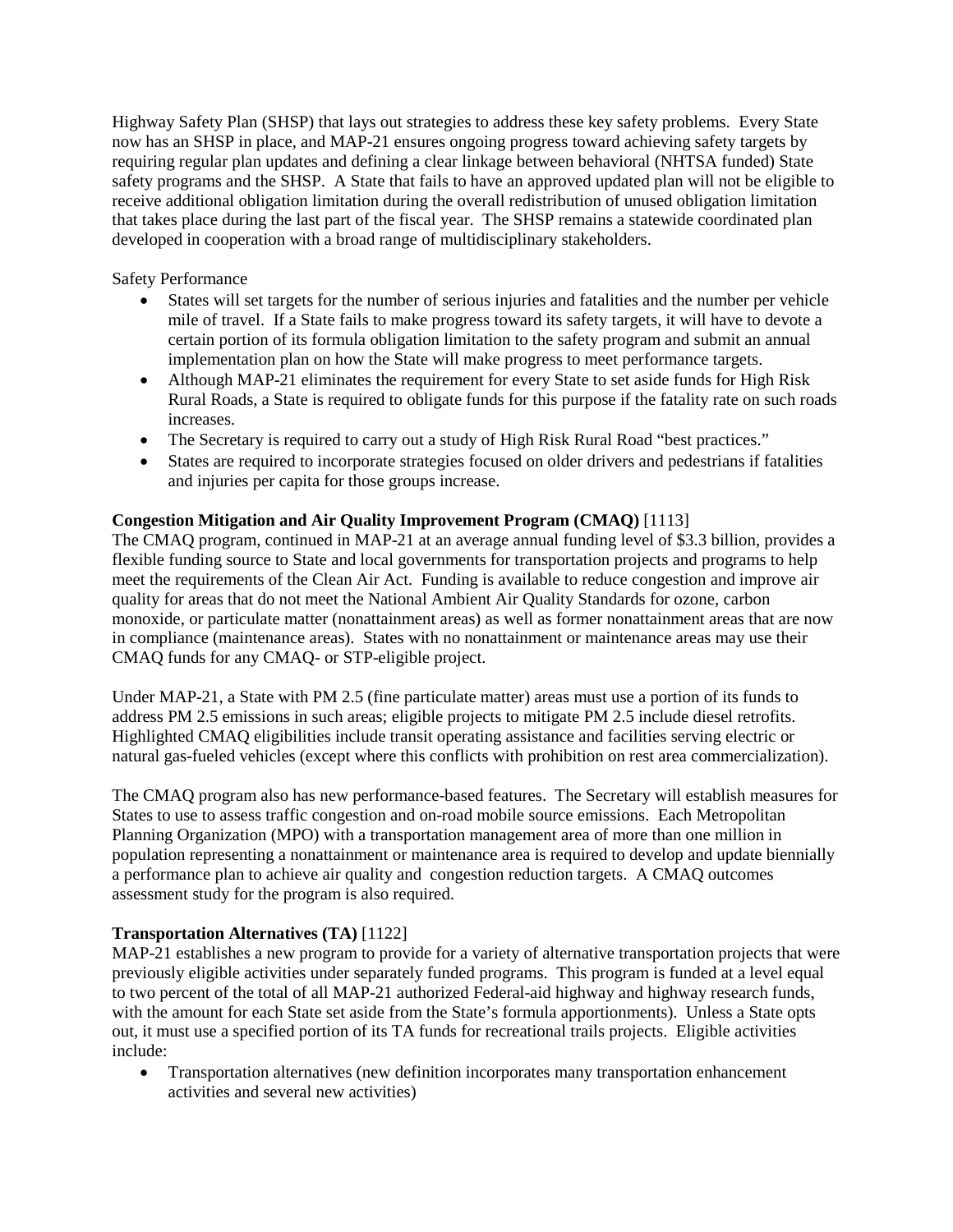- Recreational trails program (program remains unchanged)
- Safe routes to schools program
- Planning, designing, or constructing roadways within the right-of way of former Interstate routes or other divided highways.

Fifty percent of TA funds are distributed to areas based on population (suballocated), similar to the STP. States and MPOs for urbanized areas with more than 200,000 people will conduct a competitive application process for use of the suballocated funds; eligible applicants include tribal governments, local governments, transit agencies, and school districts. Options are included to allow States flexibility in use of these funds.

## **Federal Lands and Tribal Transportation Programs** [1119]

MAP-21 continues to acknowledge the importance of access to federal and tribal lands. Recognizing the need for all public Federal and tribal transportation facilities to be treated under uniform policies similar to the policies that apply to Federal-aid highways and other public transportation facilities, MAP-21 creates a unified program for Federal lands transportation facilities, Federal lands access transportation facilities, and tribal transportation facilities.

- The *Federal Lands Transportation Program* provides \$300 million annually for projects that improve access within the Federal estate, such as national forests and national recreation areas, on infrastructure owned by the Federal government. This program combines the former Park Roads and Refuge Roads programs, and adds three new Federal land management agency (FLMA) partners. A portion of the funds will support traditional partner agencies at current funding levels, with new partners competing for a modest portion. All FLMA partners will administer the program using a new performance management model.
- The *Federal Lands Access Program* provides \$250 million annually for projects that improve access to the Federal estate on infrastructure owned by States and local governments. Replacing and expanding the Forest Highways program, projects providing access to any Federal lands are eligible for this new comprehensive program. Funds are distributed by formula based on recreational visitation, Federal land area, Federal public road mileage, and the number of Federal public bridges. Eighty percent of funds go to States with large areas of public land. States are required to provide a non-Federal match for program funds (which has not been the case historically for Federal lands highway funding). Programming decisions will be made locally using a tri-party model in each State comprised of representatives from FHWA, State DOT, and local government, in consultation with applicable FLMAs.
- The *Tribal Transportation Program* provides \$450 million annually for projects that improve access to and within Tribal lands. This program generally continues the existing Indian Reservation Roads program, while adding new setasides for tribal bridge projects (in lieu of the existing Indian Reservation Road Bridge program) and tribal safety projects. It continues to provide setasides for program management and oversight and tribal transportation planning. A new statutory formula for distributing funds among tribes, based on tribal population, road mileage, and average funding under SAFETEA-LU, plus an equity provision, is to be phased in over a 4 year period.

MAP-21 also authorizes the *Tribal High Priority Projects Program*, a discretionary program modeled on an earlier program that was funded by setaside from the Indian Reservation Roads Program. MAP-21 provides \$30 million per year from the General fund (subject to appropriation) for this new program. [1123]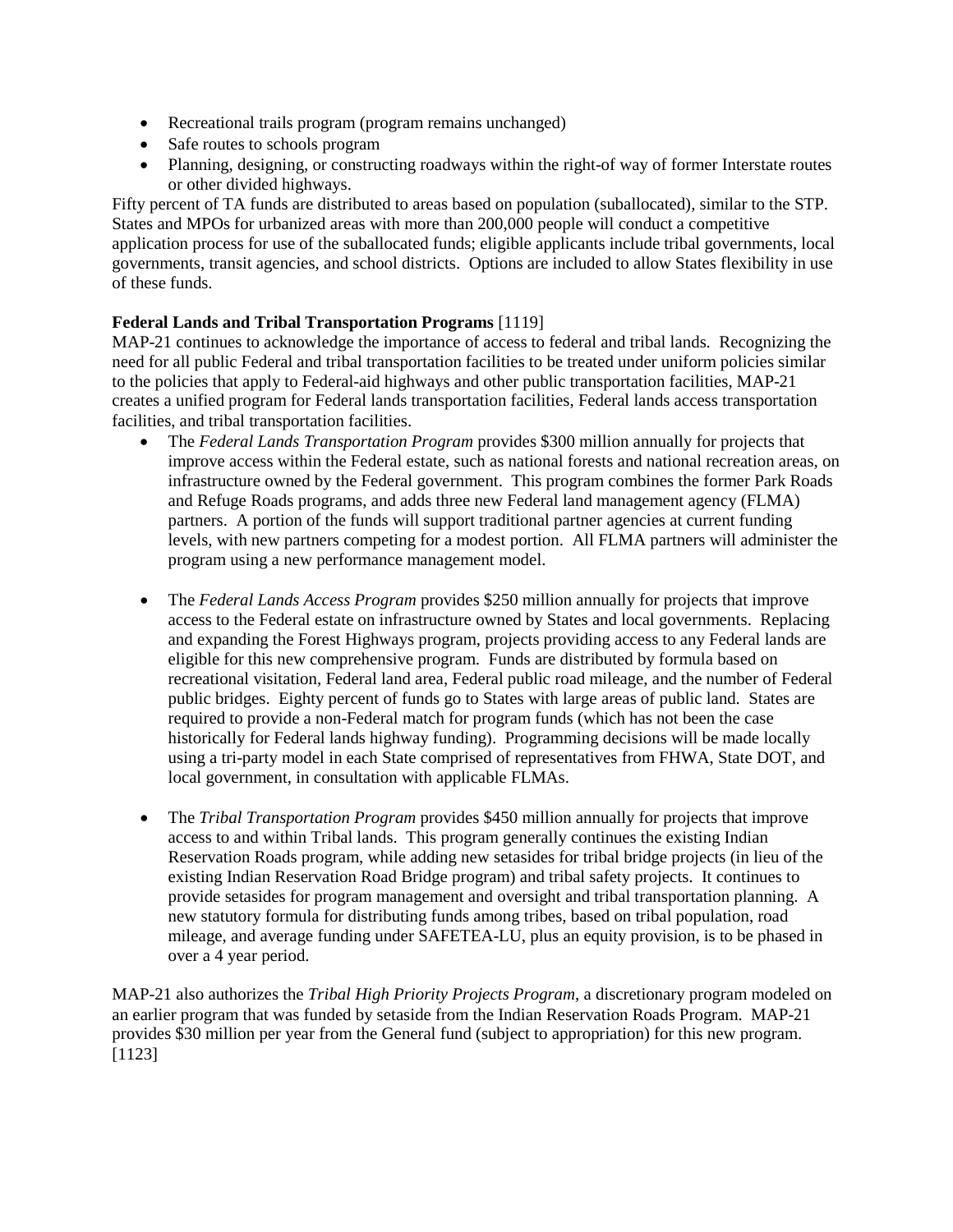## **Emergency Relief** [1107]

The Emergency Relief (ER) program assists Federal, State, tribal and local governments with the expense of repairing serious damage to Federal-aid, tribal, and Federal Lands highways resulting from natural disasters or catastrophic failures. Unlike other highway programs, ER is funded by a permanent authorization of \$100 million per year.

MAP-21 continues the ER program, with some changes in requirements:

- State must apply and provide a complete list of project sites and costs within two years of the event; cost may not exceed the cost to repair or reconstruct a comparable facility.
- For emergency repairs, a 100 percent Federal share is allowed during the first 180 days following a disaster. MAP-21 allows the Secretary to extend the time period if access to damaged areas is limited.
- Debris removal for major disasters declared under the Stafford Act will be funded by FEMA.
- Maintenance and operation of additional ferryboats or transit is eligible as a temporary substitute service.

## **Workforce Development and DBE** [1109]

MAP-21 continues current law goals for use of small business concerns owned and controlled by socially and economically disadvantaged individuals. On-the-Job Training and DBE Supportive Services programs are continued without change. States may continue to use apportioned funds (except Metropolitan Planning or Ferry Program) for surface transportation workforce development, training, education, and small business capacity building.

## **Bridge and Tunnel Inspection** [1111]

To provide for continued improvement to bridge and tunnel conditions essential to protect the safety of the traveling public and allow for the efficient movement of people and goods on which the U.S. economy relies, MAP-21 requires inspection and inventory of highway bridges and tunnels on public roads. No dedicated funds are provided for inspections, but it is an eligible use of NHPP, STP, HSIP, FHWA administrative, Tribal Transportation, and Research funds.

#### **Territorial and Puerto Rico Highway Program** [1114]

MAP-21 continues funding for the Puerto Rico Highway program (\$150 million annually) and the Territorial Highway program (\$40 million annually).

## **Projects of National and Regional Significance** [1120]

MAP-21 authorizes \$500 million from the General Fund (subject to appropriation) in FY 2013 only, to fund critical high-cost surface transportation capital projects that will accomplish national goals, such as generating national/regional economic benefits and improving safety, and that are difficult to complete with existing Federal, State, local, and private funds. States, tribes, transit agencies, and multi-State or multi-jurisdictional groups of these entities are eligible to apply for competitive grant funding.

## **Construction of Ferry Boats and Ferry Terminal Facilities** [1121]

It provides \$67 million annually to construct ferry boats and ferry terminal facilities, to be distributed by formula. Unlike the former ferry boat discretionary program, there are no set-asides for specific States.

#### **Appalachian Development Highway System (ADHS)** [1528]

The ADHS program is continued, but without separate funding. Portions that are on the NHS are eligible for NHPP funding, and ADHS routes, including local access roads, are eligible for STP funding. To encourage the completion of the ADHS, States are required to submit plans for completion of the system and an increased Federal share is provided.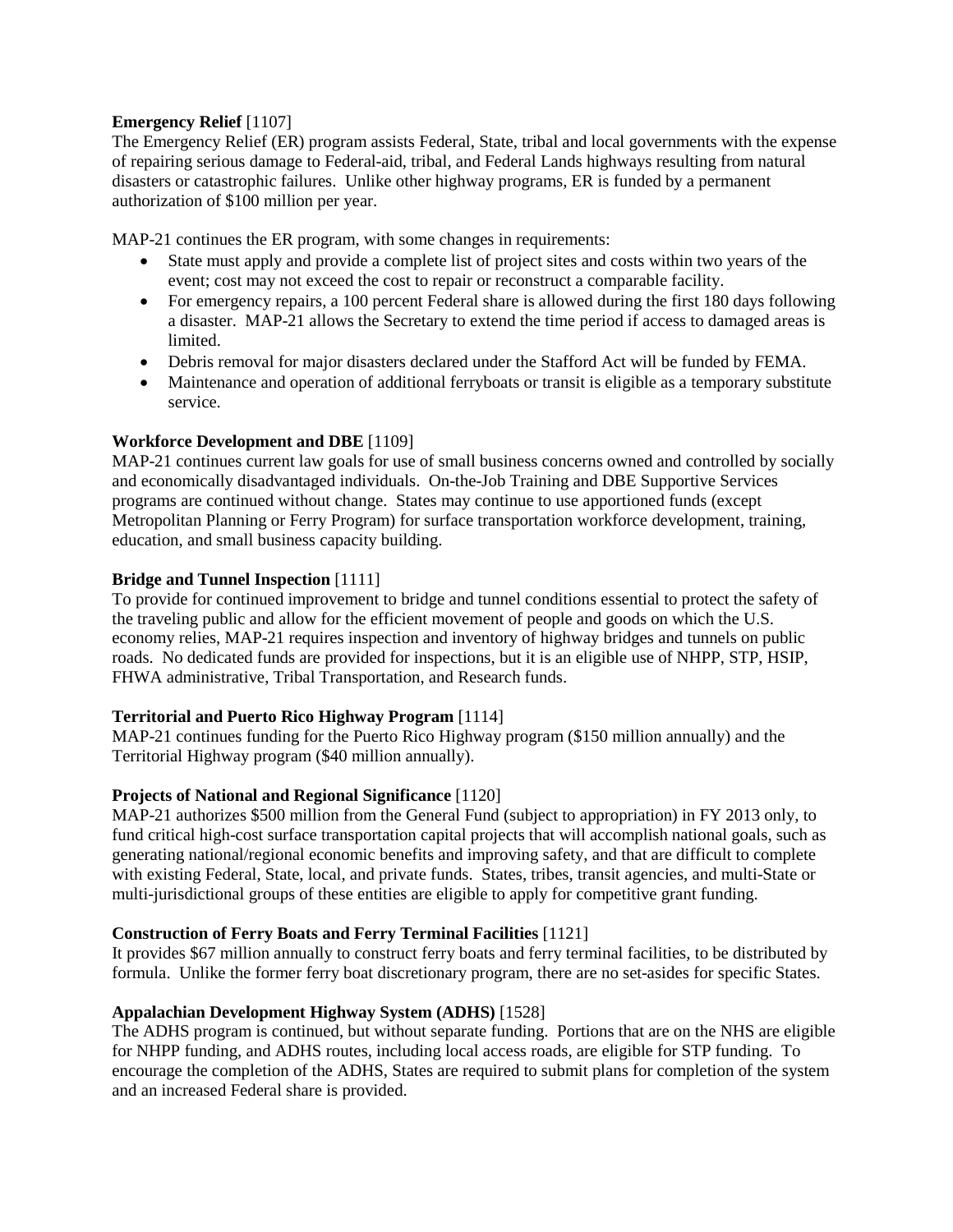## **Research, Technology Deployment, Training and Education**

MAP-21 establishes the principles and practices for a flexible, nationally-coordinated research and technology program that addresses fundamental, long-term highway research needs, significant research gaps, emerging issues with national implications, and research related to policy and planning. The Secretary provides leadership for the national coordination of research and technology transfer activities, conducting and coordinating research projects, and partnering with State highway agencies and other stakeholders. All research activities are to include a component of performance measurement and evaluation, should be outcome-based, and must be consistent with the research and technology development strategic plan. MAP-21 provides new authority for the Secretary to use up to one percent of funds authorized for research and education for a program to competitively award cash prizes to stimulate innovation that has the potential for application to the national transportation system.

MAP-21 authorizes \$400 million per year for the following six programs: Highway Research and Development, Technology and Innovation Deployment, Training and Education, Intelligent Transportation Systems, University Transportation Research, and the Bureau of Transportation Statistics.

Following is a description of the programs that are administered by FHWA.

#### Research and Technology Development and Deployment

- MAP-21 provides \$115 million per year for the Highway Research and Development program. Research areas include highway safety, infrastructure integrity, planning and environment, highway operations, exploratory advanced research, and the Turner-Fairbank Highway Research Center. [52003]
- Separate funding is provided for the Technology Innovation and Deployment Program (\$62.5 million per year) to accelerate implementation and delivery of new innovations and technologies that result from highway research and development to benefit all aspects of highway transportation. At least \$12 million per year of these funds must be used to accelerate the deployment and implementation of pavement technology. [52003]
- The technology deployment program would also fund implementation of Future Strategic Highway Research Program (F-SHRP) results, but with an opportunity to supplement from State Planning and Research funds, if 75 percent of States agree to a percentage for this use. [52005]

Three specific programs are repealed: the International Outreach Program [52006], the Surface Transportation Environment Cooperative Research Program [52007], and the National Cooperative Freight Research Program [52008]. However, the authority for international collaboration remains, and environmental and freight research and development activities are incorporated into Highway Research and Development.

#### Training and Education [52004]

MAP-21 authorizes \$24 million per year for continuation of training and education programs, including the National Highway Institute, the Local Technical Assistance Program (LTAP), the Tribal Technical Assistance Program (TTAP), the Dwight D. Eisenhower Transportation Fellowships, the Garrett A. Morgan Technology and Transportation Education Program, the Transportation Education Development Program, and the Freight Capacity Building Program. Also funded from the Training and Education funds are the competitively-selected centers for transportation excellence in the areas of the environment, surface transportation safety, rural safety, and project finance. The Federal share for LTAP and TTAP centers remains at 50 percent and 100 percent respectively.